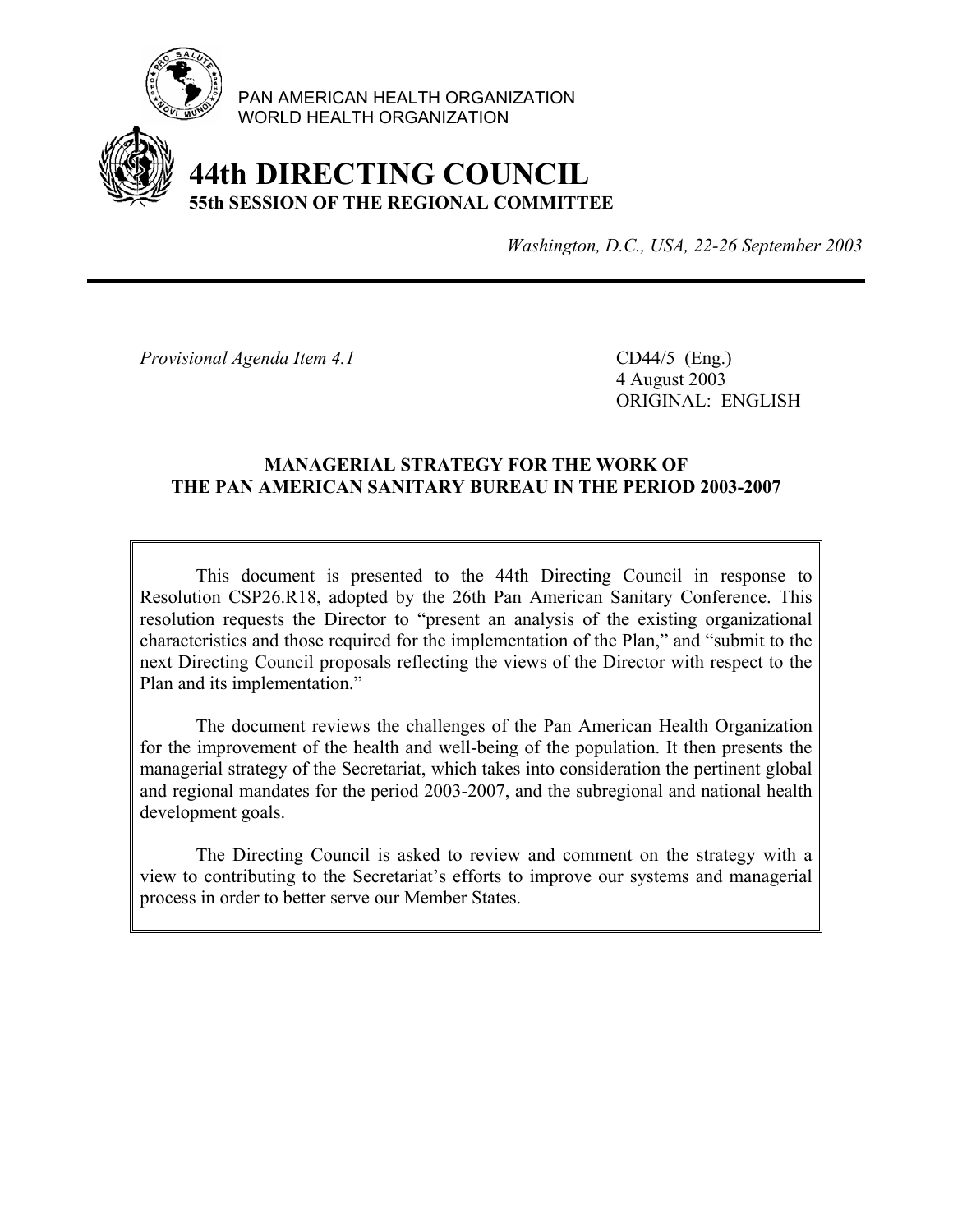CD44/5 (Eng.)<br>Page 2

### **CONTENTS**

## $Page$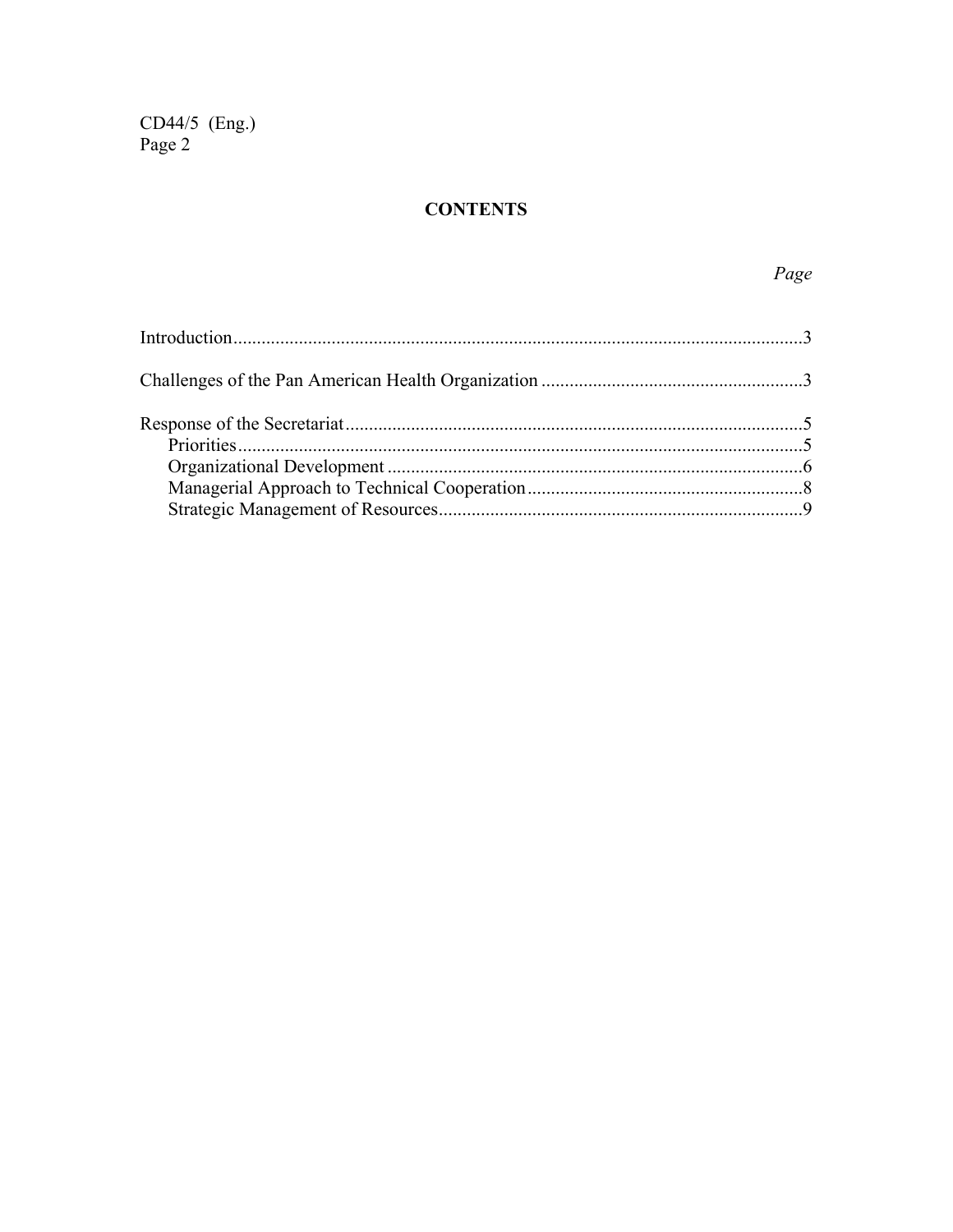#### **Introduction**

1. In 2002, the Pan American Health Organization celebrated its centennial, and with pride noted its innumerable achievements in all the countries and at the regional level. This track record of health improvements demonstrates that the Organization is in the mature stage of the life cycle of an organization and is poised for renewal in order to ensure that another 100 years is celebrated.

2. In September 2002, the 26th Pan American Sanitary Conference approved the Strategic Plan for the period 2003-2007; and in Resolution CSP26.R18, the Conference requested the Director to, among other things, "present an analysis of the existing organizational characteristics and those required for the implementation of the Plan;" and "submit to the next Directing Council proposals reflecting the views of the Director with respect to the Plan and its implementation."

3. The ninth Director of the Pan American Sanitary Bureau (PASB) Dr. Mirta Roses took office on 1 February 2003. During the first six months of her tenure, the initial steps for the reorganization of the Bureau have been implemented to gradually adapt the structure and modus operandi of the Secretariat to the evolving program needs of the Organization.

4. The first part of this document is a review of the challenges being faced by Member States as they seek to improve the health and well-being of the people in the Americas and the general thrust of the response needed at the national and regional levels. The managerial strategy is outlined in the second part; the desired attributes of the Secretariat are identified; the previous situation is briefly assessed; and the transformation planned and the strategy to be employed to ensure that the Organization is poised to achieve its mission are detailed.

#### **Challenges of the Pan American Health Organization**

5. During the PAHO Centennial countries celebrated the vast array of achievements in health and some of the thousands of health workers who contributed to these. All the actors in health remain inspired by a vision of a united Hemisphere committed to attaining the highest possible level of health for all its inhabitants, in which

- Governments exercise leadership and responsibility in calling on society as a whole to improve the health of the people, and
- Individuals, families, communities, and institutions are empowered to seek social justice by promoting health and protecting life.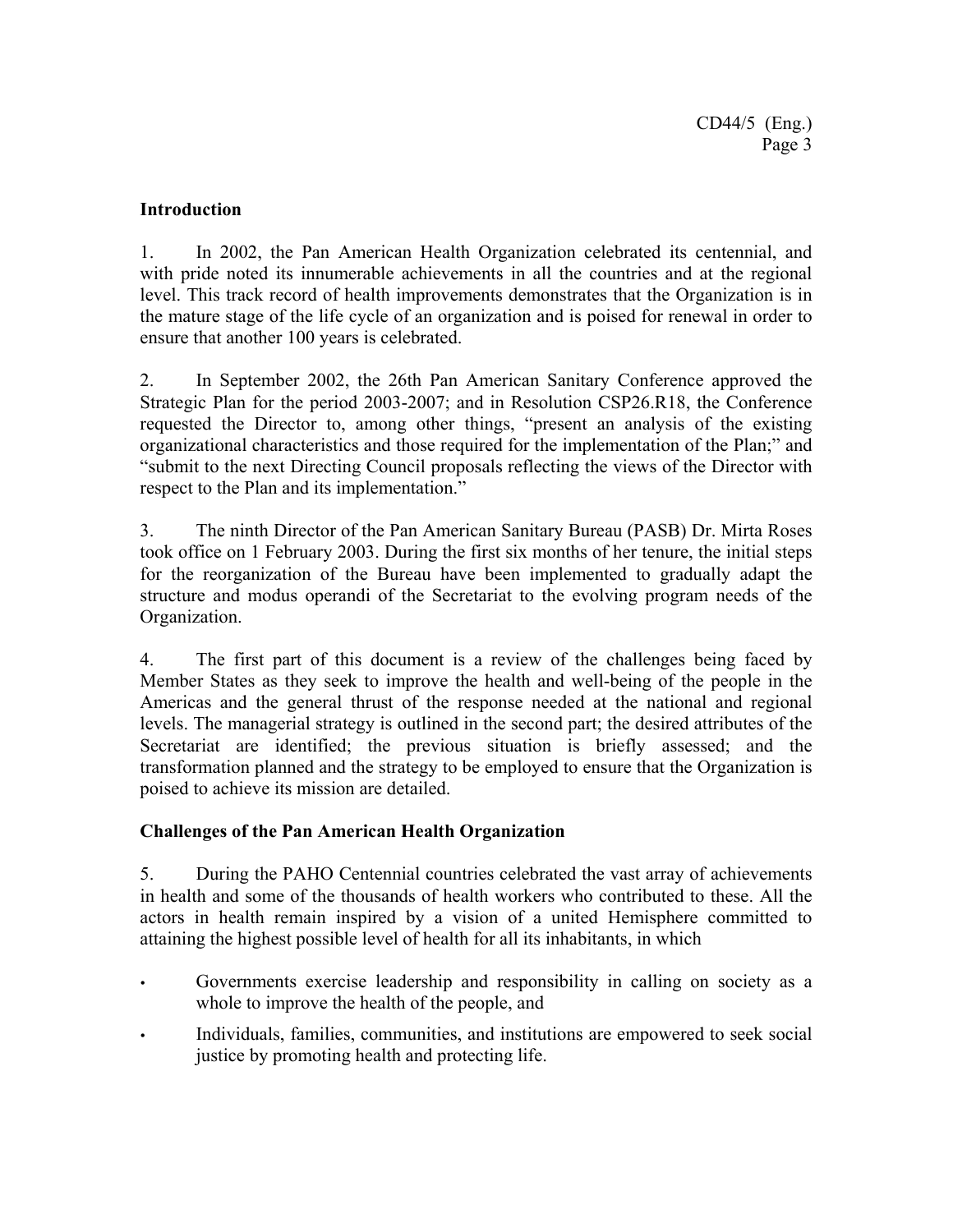6. The Organization must become the premier forum for public health in the Americas. In a world where the decision-makers and influencers of health development are at many levels in the countries and in the international sector, PAHO must be a consensus-builder and creator of partnerships, bringing together the defenders of health. Such defense must be based on the principles of social equity as embodied in Health for All (HFA), and promote the social protection of the excluded members of each society, as well as universal access to effective health services. As the Region marks the 25th anniversary of the launching of the goal of Health for All, no other organization or body in the Region of the Americas is better able to defend the social justice necessary to achieve this goal, and to advocate for the linkages between primary care and health promotion, and citizenship, human rights, and sustainable development.

7. The Millenium Development Goals (MDGs) present an opportunity as well as a challenge for countries. The MDGs place health at the center of the thrusts for development and this external endorsement should strengthen the health sector's promotion of increased attention and resources for health development in several related sectors. On the other hand, these goals do not represent the totality of the priorities that countries need to focus on and some of the goals are not realistic or feasible. As the necessary refining of the goals and targets is undertaken, countries and PAHO must advocate for the inclusion of the equity perspective and insist that progress towards the achievement of the goals be monitored at the subnational level and among groups in the society.

8. In order to improve the health of the people, Member States need to commit to the following common public health objectives:

- Develop and strengthen a culture of life and health;
- Develop healthy settings to create optimal living conditions and greater opportunities in life;
- Control risks and threats to public health, ensuring the quality and safety of the pertinent goods and services;
- Provide effective, timely responses to needs and demands; and
- Understand the determinants and processes involved in generating public health.

9. For this to be achieved, a next generation of reforms, now centered in people's health, has to be addressed. Greater attention will have to be placed to improving the performance of essential public health functions, to the improvement of public health infrastructure, to the extension of social protection in health, and to the interventions that can bring about greater equity in health.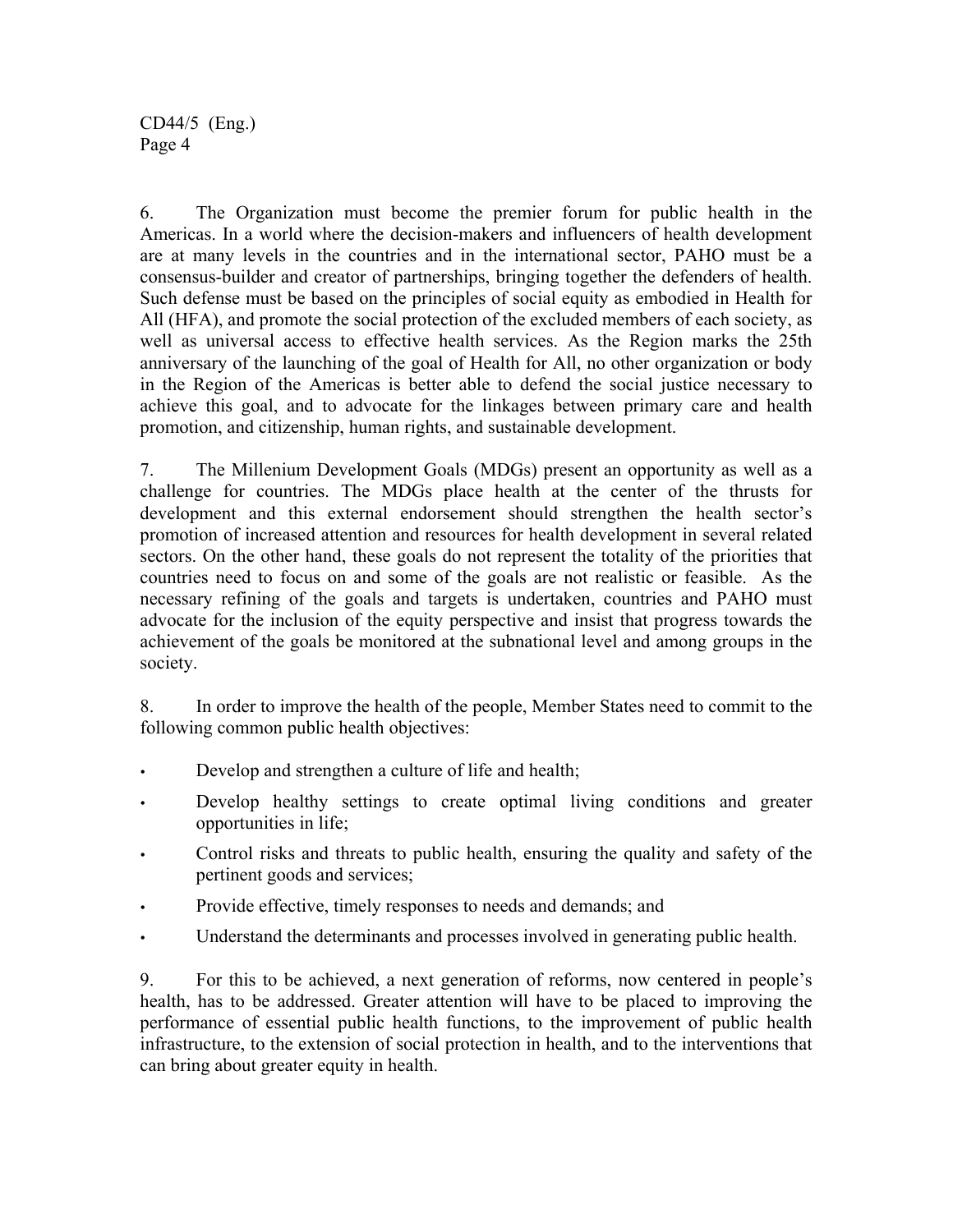10. At the regional level, it will be important that more countries take an active role in regional governance in health. For this purpose the Secretariat envisages that collectively the Member States of the Pan American Health Organization will deepen their understanding of the determinants and processes which contribute to public health objectives; develop shared values and agendas; adopt common rules and standards; manage multiple relationships and diverse situations; and search for inclusive mechanisms that clearly identify responsibilities of all partners.

11. Continued review of the role of and support for Governing Bodies will be necessary, in light of changes in the number and roles of stakeholders in health development and in the governance of States in the Region.

#### **Response of the Secretariat**

12. The Strategic Plan for the period 2003-2007 provides major components of the strategic framework that will guide the Secretariat's response. This has to be complemented by the managerial approach detailed below of the desired improvements in the health situation in the countries.

#### *Priorities*

13. The vision, mission, and values of the Bureau guided the formulation of its Strategic Plan for the period 2003-2007 and the design and implementation of the managerial strategy that is being advanced. Keeping in mind the vision of being the major catalyst for health improvements in the Region, and to achieve the mission of leading "…strategic collaborative efforts among Member States and other partners…," the strategy seeks to improve the Secretariat's ability to stimulate action in the countries, to focus attention on those priorities where impact is urgently needed. The strategy aims to empower staff to work in a manner that enhances creativity and innovation in the design and implementation of the interventions for technical cooperation.

14. The Strategic Plan calls on the Bureau to focus on priorities in order to have a greater impact as we pursue our mission. Priorities have been identified in three areas among populations groups, countries, and technical areas.

15. The Special Population Groups are those that are known to suffer the greatest inequities in health in our Region: low income or poor populations, and groups marginalized or discriminated against due to their ethnicity or race, gender or age. The Secretariat will need to help countries identify these groups relevant to each health program and to design interventions that decrease the associated gap.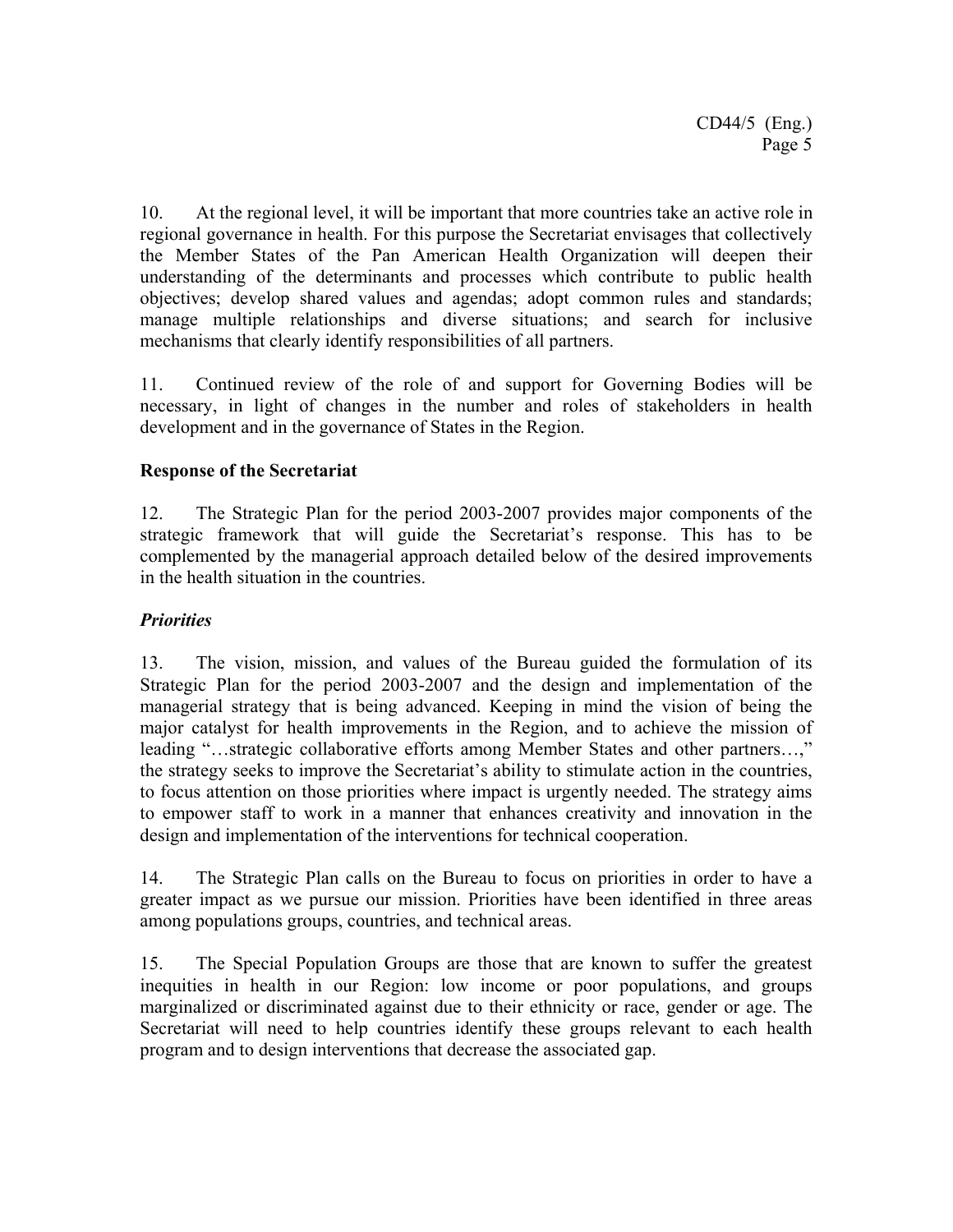16. Priority is to be given to five Key Countries: Bolivia, Guyana, Haiti, Honduras, and Nicaragua. While the Secretariat will continue to cooperate with all countries, it will need to intensify its technical cooperation with these countries through new approaches if the gap among the countries is to be reduced. However, improvements in these countries will also require the Bureau to focus the attention of the other Member States on, and galvanize support from our international partners for, these countries.

- 17. There are eight Priority Areas for Technical Cooperation:
- (a) Prevention, control, and reduction of communicable diseases;
- (b) Prevention, control, and reduction of chronic noncommunicable diseases;
- (c) Promotion of healthy lifestyles and social environments;
- (d) Healthy growth and development;
- (e) Promotion of safe physical environments;
- (f) Disaster management;
- (g) Universal access to integrated and sustainable health systems for individual and public health; and
- (h) Promotion of effective health input into social, economic, cultural, and development policies.

18. The priority technical areas are not discrete and mutually exclusive. There are numerous linkages between the areas or components of areas. Thus the Secretariat needs to work in an integrated manner and can no longer afford to leave teamwork to the individual's preference. Consequently, the changes that are being implemented have both an organizational as well as a process dimension.

#### *Organizational Development*

19. Cooperating technically with countries and partners to address the challenges of the Organization and to achieve the objectives in the Plan require the transformation of the Secretariat at this time. The Organization needs to focus on priorities while at the same time being anticipatory and flexible if it is to be recognized as the first port of call for assistance in health development.

20. The need for change is also influenced by the changes taking place in the countries. In addition, there have been profound reforms in the United Nations as well as in the Organization of American States, the two systems to which PAHO is proud to belong.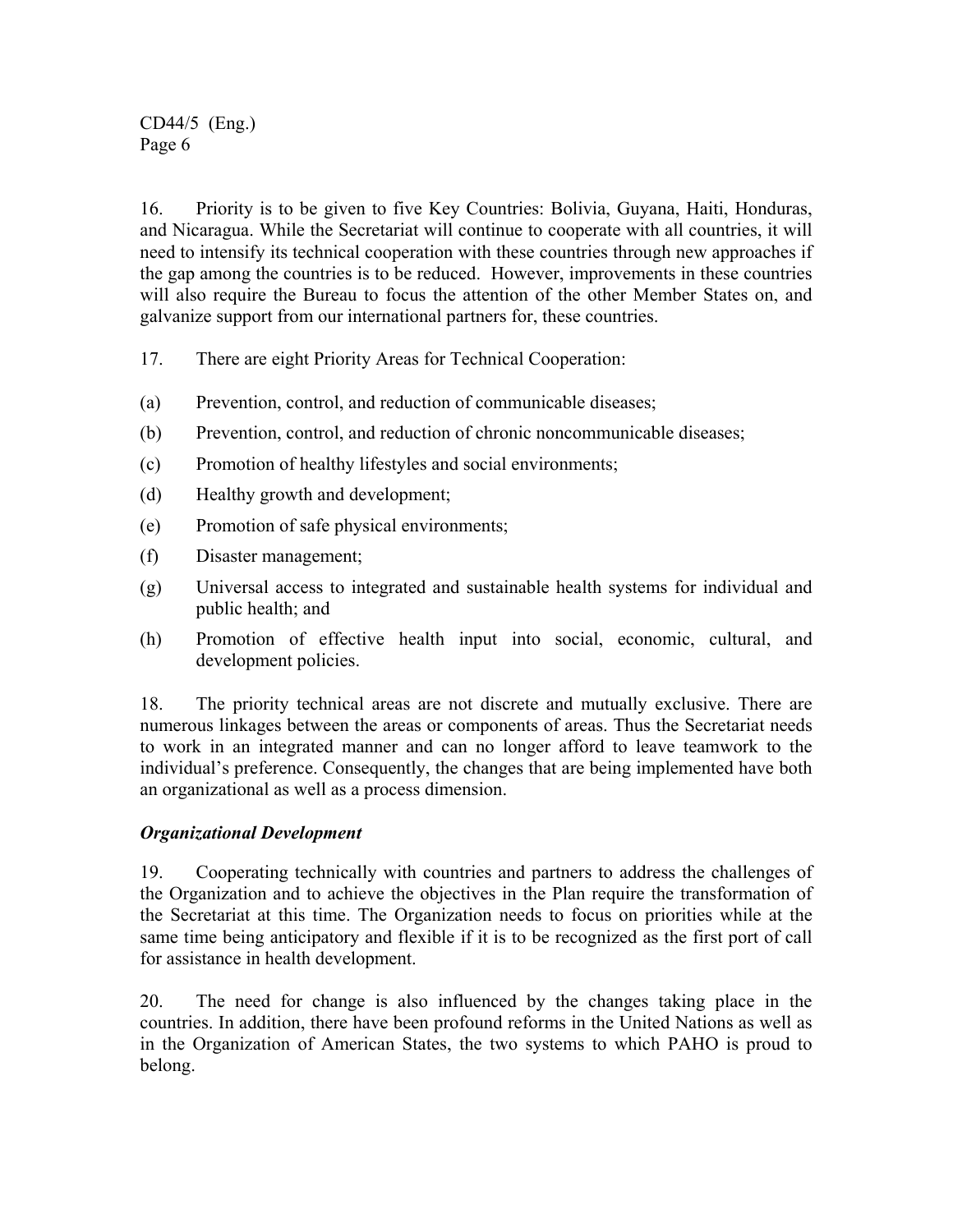21. For the last eight years, the structure of the Secretariat mirrored the structure of the Strategic and Programmatic Orientations (SPOs) with a managerial division for each of the five programmatic orientations and one special program. This has often been identified as one of the constraints to more interprogrammatic and sometimes even intraprogrammatic work. In this regard, the Classified List of Programs was sometimes viewed as a budgeting and accounting mechanism. Another characteristic of the previous structure was that staff offices operated in isolation and focused only on the internal needs of the Secretariat. There was little recognition of the advantage that could be taken of some of their technical expertise and work. The current managerial strategy seeks to introduce a different approach needed to address the shortcomings previously cited.

22. The development of the managerial strategy took into consideration the results gained from various analyses of the Secretariat. Managers identified the following areas for improvement: human resources, managerial processes and planning and evaluation. In addition, core competencies for managers and support staff have been defined and a study of the use of the AMPES instruments identified the need for policies in relation to teamwork.

23. The Director has drawn on feedback from staff including that obtained from managers at their annual meeting over the last eight years and on her own experience of having worked at several levels in the Organization.

- 24. There are four corporate objectives of the organizational change:
- (a) The central focus of the Secretariat's work will be in and with countries, while achieving a closer relationship between the national, subregional, regional, and corporate planning processes.
- (b) The Organization will be in the mainstream of health-related policy debate at all levels.
- (c) PASB will be recognized as the Region's premier source of health information and there will be increased networking and sharing of knowledge inside the Organization and between the Organization and its environment.
- (d) Priorities will be addressed through innovative approaches to technical cooperation and strategic management of the Secretariat's resources.

25. It is important that the budget policy supports the implementation of the Strategic Plan and of the other mandates. A working group of relevant experts from Member States and key staff will be established to review the regional budget policy, as recommended by the Subcommittee on Planning and Programming (SPP) in 2001.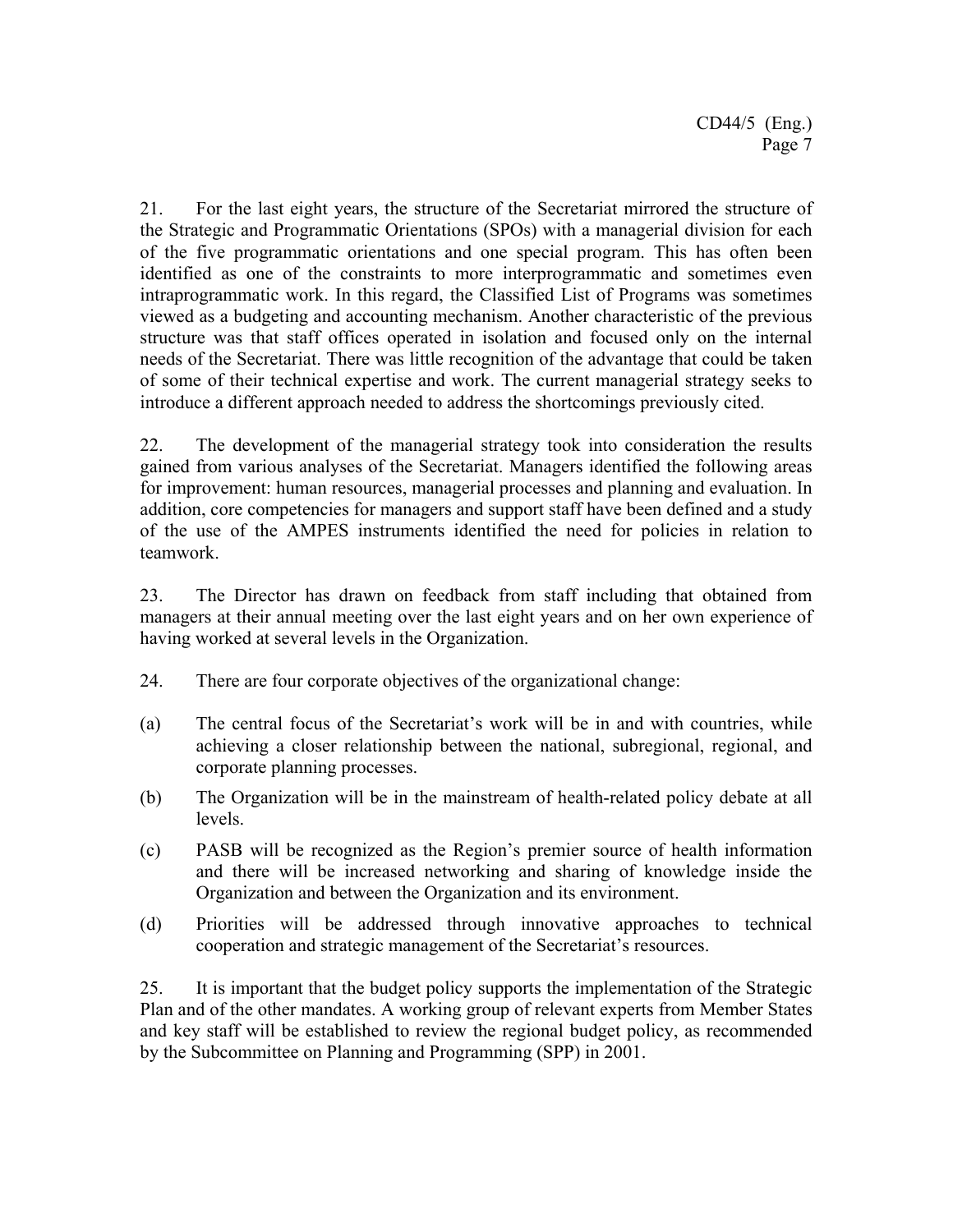#### *Managerial Approach to Technical Cooperation*

#### *Regional Programs*—*A New Orientation*

26. In keeping with the principle of Pan Americanism, regional programs will come to mean something different. No longer will this refer to the work of the regional technical units but to regionwide actions to address selected priorities for the achievement of goals agreed to collectively by countries. Regional programs will become calls for action within and among countries, supported by the coordinated and concerted efforts of all the levels of the Secretariat and all our national and international partners. The new paradigm builds on the experience and lessons learned from the now well-recognized success of the Expanded Program on Immunization. PASB will support countries to develop and execute plans in collaboration with stakeholders and partners; PASB's technical support will be comprehensive and intensive, integrating the management of resources to the issue.

#### *Technical Cooperation among Countries (TCC)*

27. TCC is another expression of Pan Americanism*.* Over the last 10 years, the Secretariat has worked to increase the understanding of the concept and potential of TCC for increased sustainability of interventions, and this has been recognized within the Secretariat and in the countries. Nearly all countries participated in TCC projects in the last biennium and the funds mobilized internally for this purpose has increased by 76% over the last two biennia. Managers will be encouraged to integrate this approach into the Biennial Program Budget (BPB) as one of the modes of technical cooperation (TC) to be programmed at the time of planning.

#### *Increasing the Country Focus*

28. Over the last two decades, PAHO has put in place the necessary structures and processes to make the decentralized country offices the functional gateway for cooperation with the countries. Among its priorities for 2004-2005, WHO has introduced a new focus on country cooperation; and PASB will take advantage of this to improve the strategic planning of its work at the country level and increase the integration of technical support being provided to a country. Medium-term country cooperation frameworks, named Country Cooperation Strategies (CCS), will be developed each year for selected countries based on specific criteria; and these will influence and focus the cooperation from all levels of PAHO and WHO in subsequent biennia. The use of task forces will ensure the planning, execution, and monitoring of integrated technical solutions. The placement of the Unit responsible for Country Support in the Director's Office indicates the priority to be given to this approach.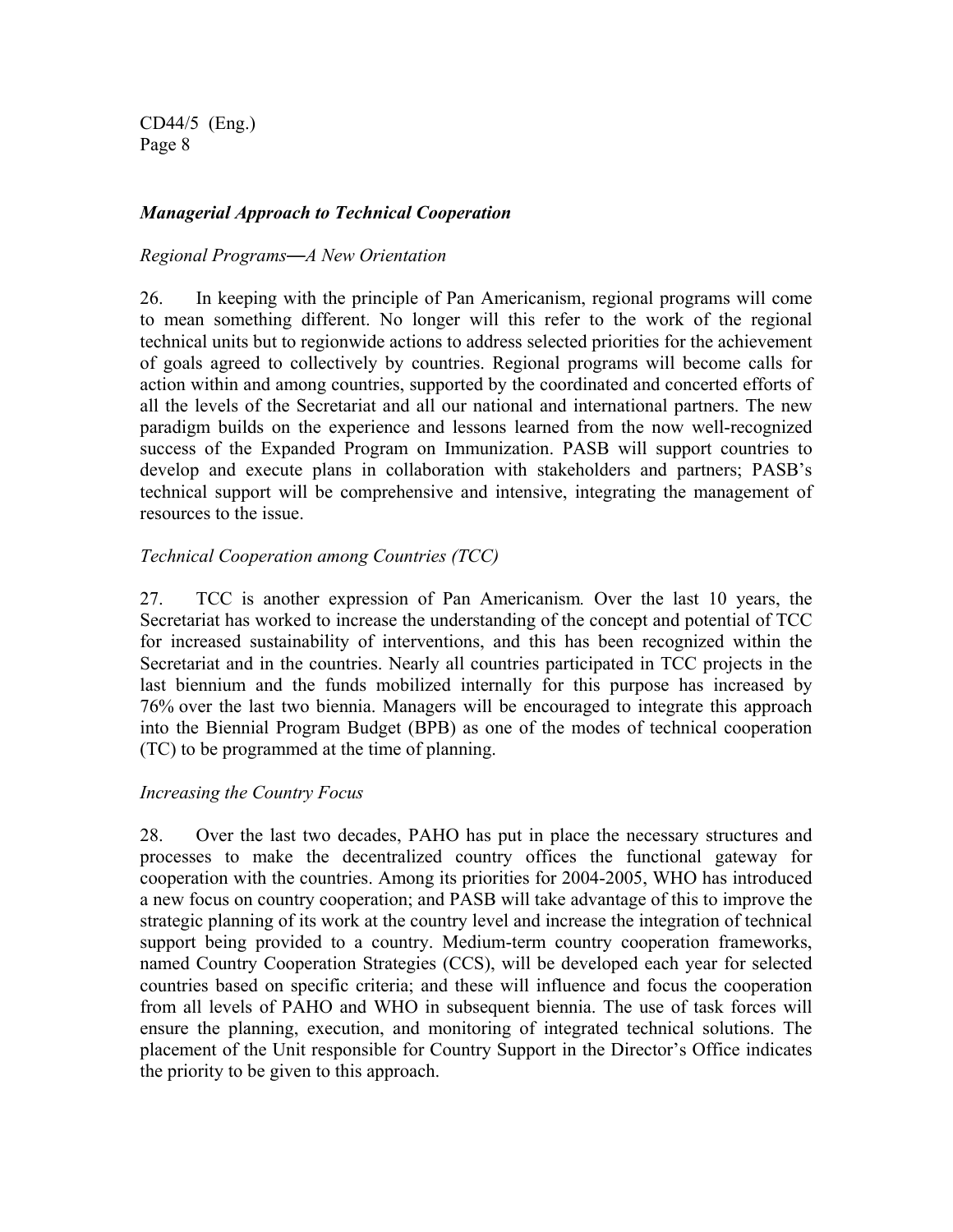#### *Information and Knowledge Management*

29. The rapid developments in information and communication technologies provide numerous ways in which PASB can increase the effectiveness and coverage of its technical cooperation and improve the efficiency of its operations. However, it must be remembered that while the Internet connectivity in the Americas is growing exponentially, millions still remain excluded. Information to improve the practice of public health must be harnessed and made accessible to the Secretariat, countries, and partners in a coordinated manner. Some of this will be facilitated through the restructuring and this will be complemented by increased networking inside and outside the Secretariat, the sharing of experience and knowledge through communities of practice.

#### *Synergistic Actions*

30. Synergic action with more development partners will become evident in all spheres of our work. Outreach to nontraditional partners will be intensified at the country and regional levels, and the activities will range from the development of common agendas to the joint formulation and execution of projects. Within the Secretariat, the project management processes and instruments will be modified to facilitate interprogrammatic work.

#### *Program Evaluation*

31. The current practice of program evaluation will be increased at the operational and strategic levels of the Secretariat. Support to countries to improve the availability and use of information for decision-making must become one of the common goals for all programs.

#### *Strategic Management of Resources*

32. A new budgeting structure based on Areas of Work (AOW) instead of the Classified List of Programs has been introduced. This allows for more comprehensive grouping of activities regardless of units of execution and in this way facilitates better use of the budget as a strategic management tool. The number of AOWs has been reduced from 65 to 42 and in the streamlining these have been aligned, as far as possible, with those of WHO. More detailed analyses will assist the Director and the Governing Bodies to, among other things, monitor the extent to which resources are being reallocated to support the priorities of the Organization.

33. Through the program budgeting process, the linkage of the Secretariat's Expected Results with the WHO Global Expected Results (GER) will be established in relation to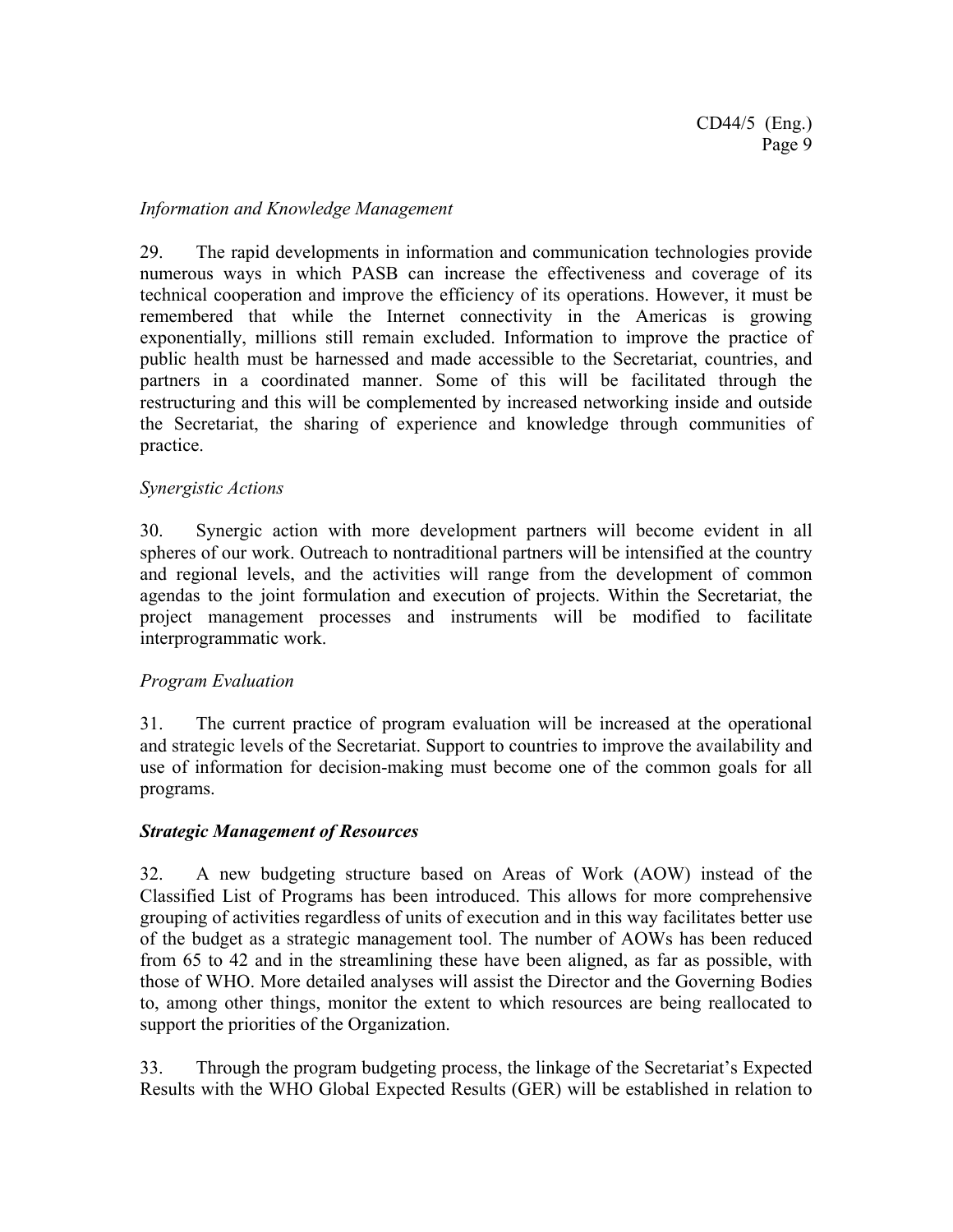the work at the regional and country levels. This will improve the quality and timeliness of reporting to the Governing Bodies and consequently the usefulness of monitoring and evaluation for future planning.

34. Organizational development will be a continuous process through which the Secretariat will strive to improve its effectiveness and efficiency. The process will be participatory, based on action or operational research and will maximize the expertise available in the Secretariat regardless of locus or level. The experiences of our Member States and partners will be sought directly through their inclusion in working groups, etc. In addition, institutional development will be important in our thrust to improve the effectiveness of the policy formulation and its interfaces with the governance level.

35. As a technical agency, our most valuable asset is our workforce and hence the change in name for the Department of Personnel to Human Resource Management is not cosmetic. The approach of human resource management will be comprehensive, with continuous planning and recruitment practices to improve the geographic representation among staff and proper application of the WHO reform policies for human resource management.

36. The PASB is fortunate to have staff with a high level of commitment to its mission and will support its workforce through staff development to promote increasing competencies for new technical challenges and emerging roles. There will be constant efforts to foster empowerment and innovation of individuals and teams, and to inculcate healthy approaches to work life.

37. The new structure responds to the corporate objectives and functional requirements of the managerial strategy outlined above. Key aspects to be noted are:

- (a) Further delegation at the executive level to four instead of three Office Directors. In the new managerial classification Directors head Offices; Areas are coordinated by Area Managers; and Units are led by Chiefs. This organization applies to both technical and administrative units.
- (b) The Country Support Unit is positioned in the Director's Office to give effect to the priority placed on the interaction with Member States by the Director.
- (c) The Areas of Emergency Preparedness and Disaster Relief and Information and Knowledge Management have been placed under the direct responsibility of the Deputy Director. The latter Area consolidates many information and knowledge management approaches, assets, and activities thus facilitating an integrated approach to our work.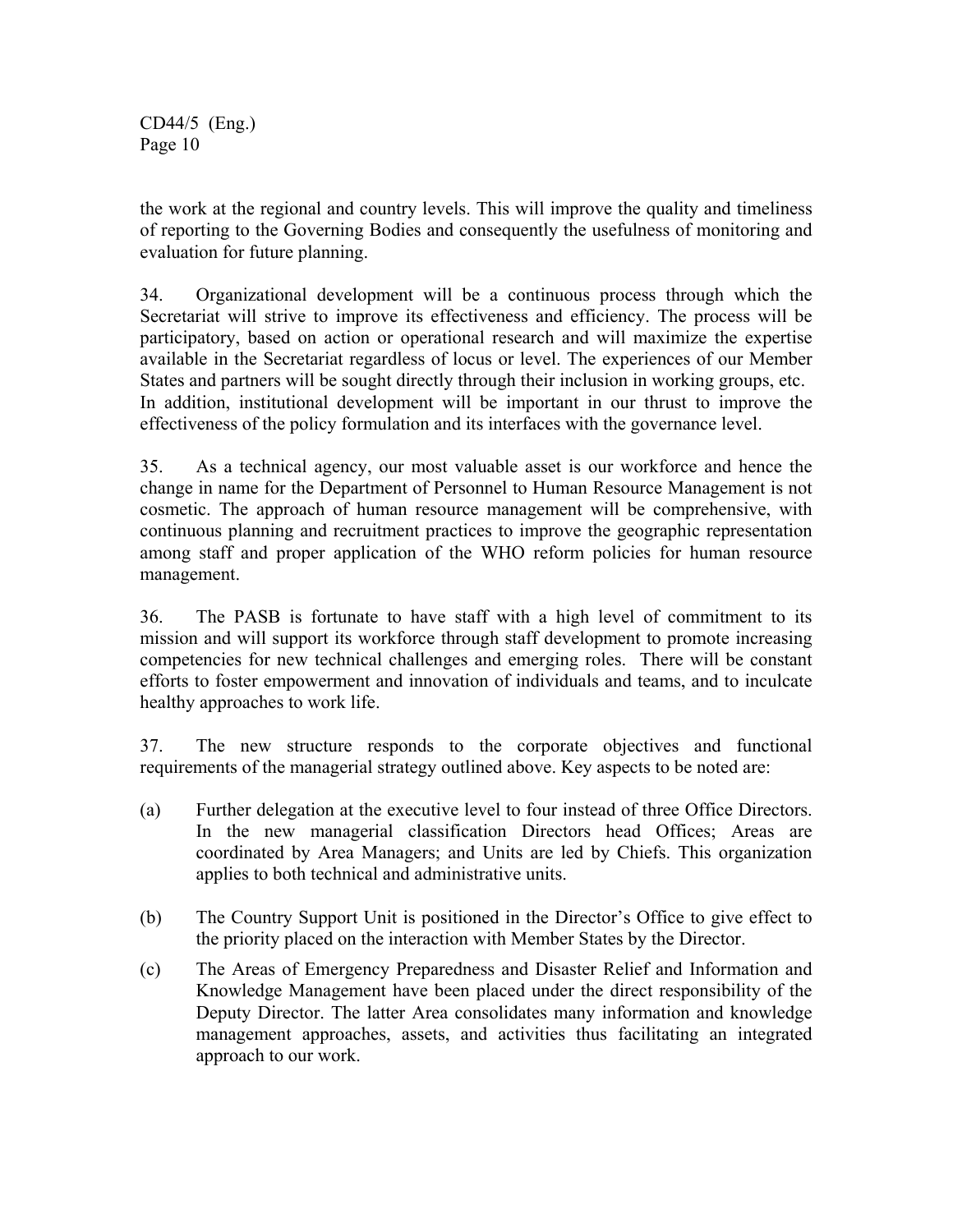- (d) The Office of Program Management has been established in keeping with the practices in many other WHO Regions. The functions of this Office bring together the vertical and horizontal integration of planning in the Secretariat and in countries. This new office facilitates better foresight and positioning of the Organization; integrates policy and planning and strategic budgeting and programming; and promotes integrated support to planning of health systems, investment planning, and improvement of the project management cycle in countries and the Secretariat.
- 38. To complement the above, new methods of work are being introduced:
- Increased participation of staff and other experts through work groups and task forces: the former will focus on policy issues while the latter will be asked to develop recommendations on management issues, processes, and procedures.
- Teamwork will be institutionalized and staff will be challenged to play different roles for different initiatives or projects. The concept of a matrix organization will gradually be introduced.
- The policy-making group and processes have been streamlined.

39. The process for change is always challenging and care has been taken to ensure that this proceeds in a transparent manner. The leadership has been shared through a Steering Committee and the continuous dialogue with managers. Staff have been encouraged to participate and there have been several consultations with stakeholders and partners. To support this, many channels of communication have been opened and feedback sought.

40. The administration will use formal and informal mechanisms to continuously assess the impact of the changes and make adjustments as necessary. Towards this end, measures and indicators will be developed to facilitate the monitoring and evaluation.

41. One of the important features of the process is the value placed on internal expertise in management and the introduction of the initial changes at no additional cost to the Organization and with minimal disruption in the delivery of technical cooperation at any level.

42. During the first six months, several actions have taken place and PASB's transition and renewal are well under way to better position PAHO to meet the challenges of the 21st Century.

43. The new structure and functional descriptions took effect on 1 March 2003 and 700 staff members have been reassigned to take advantage of their competencies and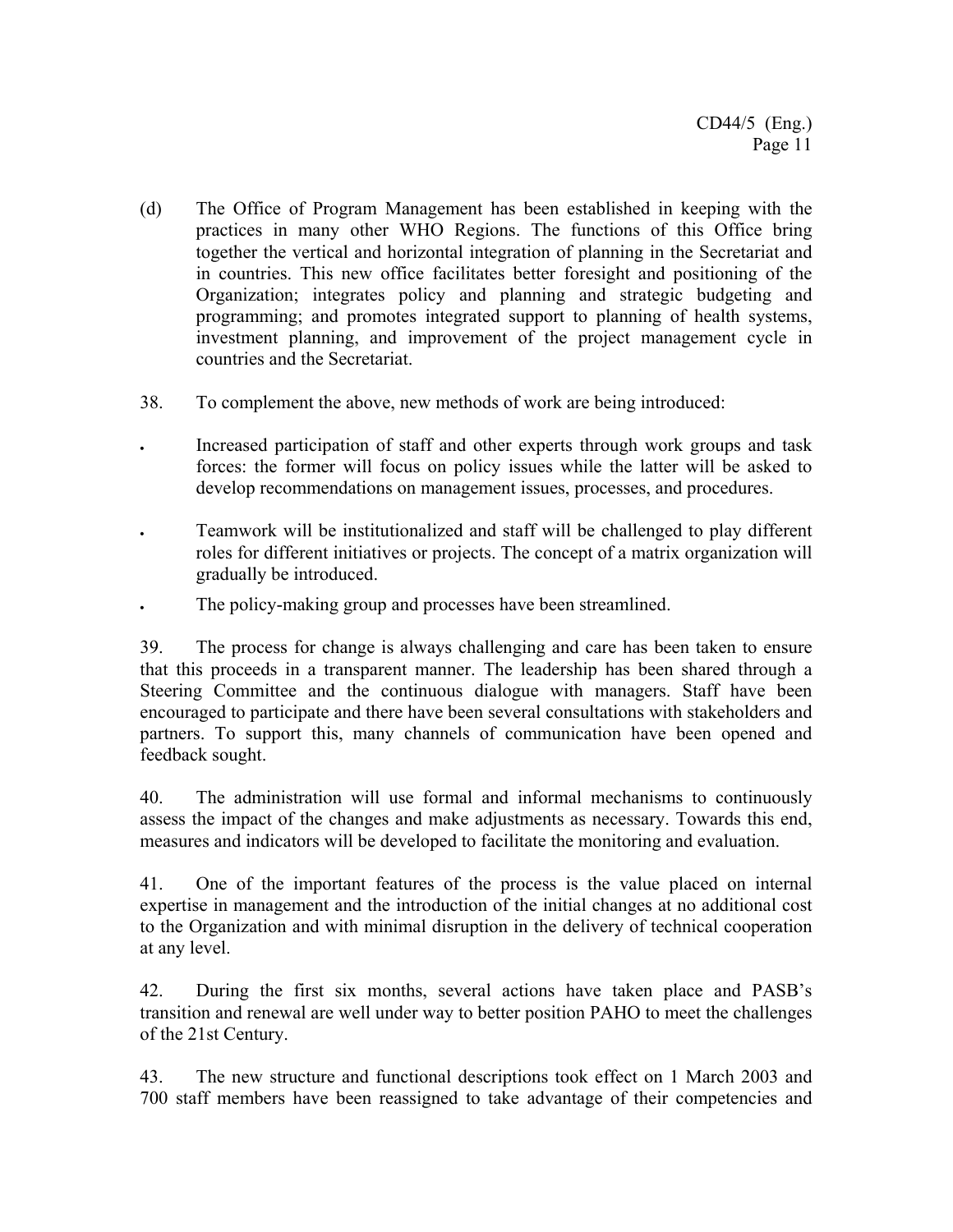experiences. This could only have been completed with the cooperation of all staff and the dedication of the Realignment Task Force and the Human Resource Management Area that ensured that the necessary revision of post descriptions and other paperwork was satisfactorily completed in time. Each staff member affected received a personal letter informing of his or her reassignment. New delegations of authority have been issued for each manager, at the level of office, area, and unit.

44. The projects and budgets in BPB 2002-2003 were realigned with no disruption of technical cooperation. For BPB 2004-2005, the same process was completed and in addition the program budget proposal was reconstructed in line with the new areas of work. This required collaboration among and within the units.

45. There has been continuous updating of and feedback from staff through e-mail, meeting of managers at all levels, and an Intranet clearinghouse. Staff has been encouraged to participate and over 500 of them participated in the weeklong discussions on the issues under consideration by the working groups.

46. The Director has kept Member States and partners informed of the transitional developments and seized every opportunity to consult ministers of health during their visits to countries and to Headquarters.

47. During the month of March, staff in the field as well as in Headquarters contributed to the deliberations of seven workgroups which are considering the following issues:

- Positioning PAHO in the 21st Century
- Optimizing Information and Knowledge
- Corporate Management
- PAHO Human Capital
- Strategic Alliances for Health
- Healthy Organization
- Country-Centered Strategic Cooperation

48. Reports from groups have been finalized and a change management road map for the next two years will be developed shortly.

49. The transition process will continue until 1 January 2004 when the "new beginnings" will take full effect with the implementation of the Program Budget for 2004-2005.